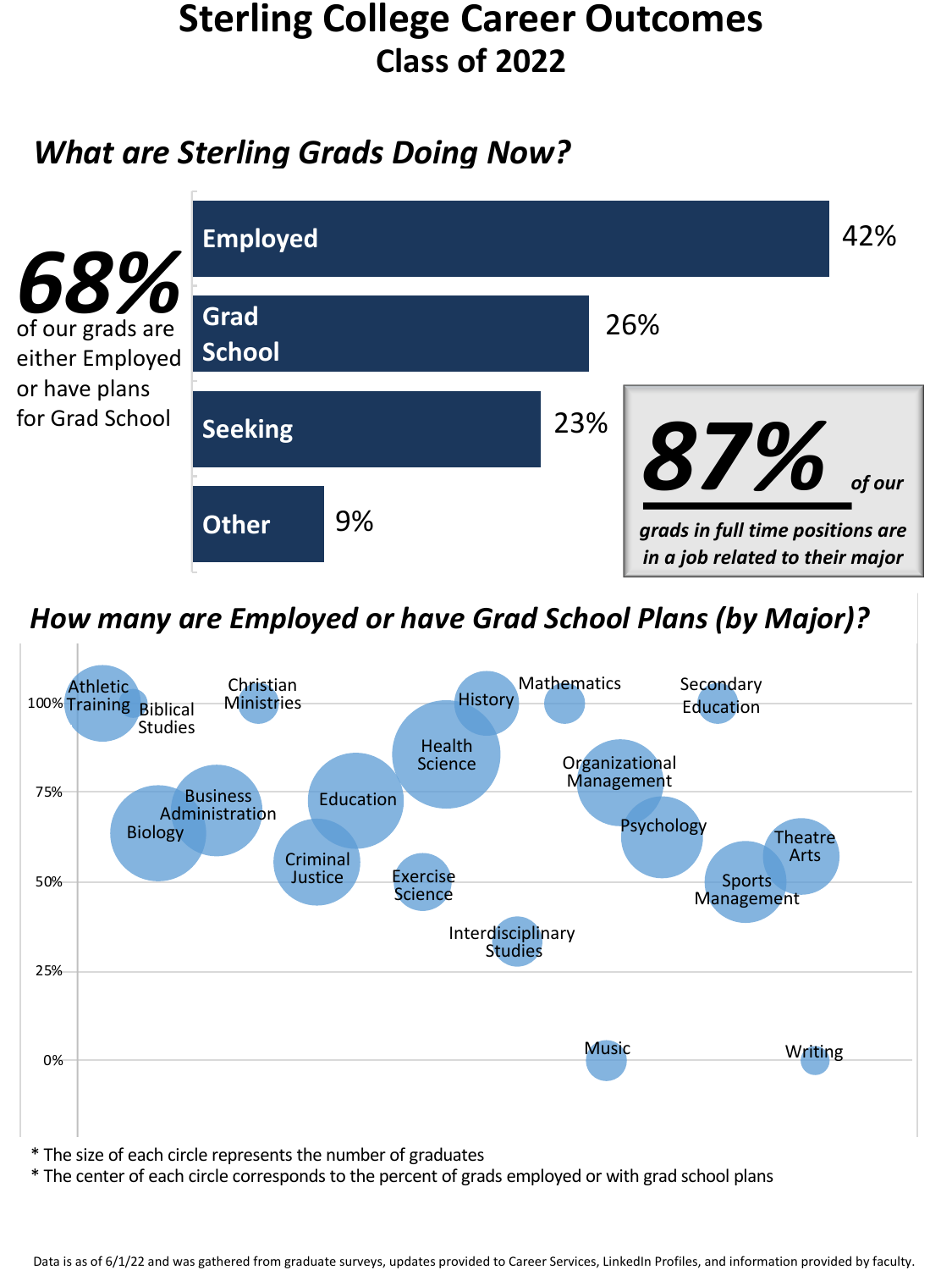# **Sterling College Career Outcomes Class of 2022**

### *How many graduates did we have (by Major)?*

![](_page_1_Figure_2.jpeg)

![](_page_1_Picture_4.jpeg)

internship before graduation.

## *How many had internships? Where were those internships?*

![](_page_1_Figure_7.jpeg)

... of our students had at least  $1$   $\qquad$  Our students had internships in 12 states.